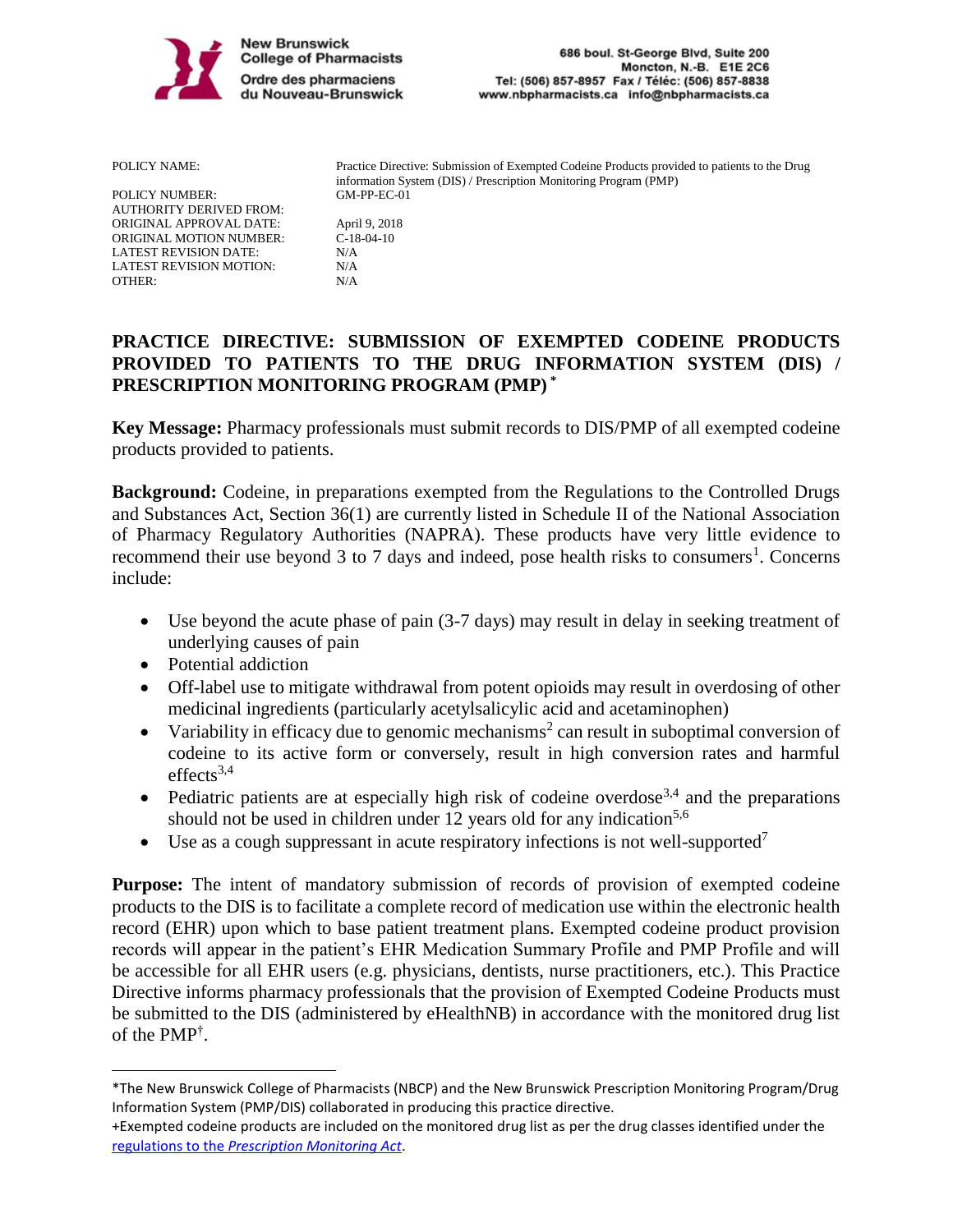#### **Submission Process:**

### Information in the 'Prescriber' Field:

The name of the pharmacist providing the exempted codeine product should be entered in the prescriber field. Given the purpose (a complete medication record) of submitting this information, the pharmacist is not considered in this situation to have officially prescribed the exempted codeine product as per Regulation 21.8(2) of the *Pharmacy Act*.

Note: The terms 'prescribed', 'provided, 'sold', and 'recommended' all have different meanings. Importantly, in the New Brunswick Pharmacy Regulations Section XXI, 'prescribe' denotes taking a high level of responsibility for patient assessment, plan of care and follow-up as well as communications with other members of the patient care team. Pharmacists should employ 'prescribing' activities with all patients for whom use is deemed appropriate however, given the unique scheduling (Schedule 2 and a narcotic)<sup> $\ddagger$ </sup> and current pattern of usage of these products, pharmacists are considered to 'provide' or 'recommend' these medicines. When pharmacists 'provide' exempted codeine products, routine clinical documentation should ensue within the pharmacy's patient profile in addition to submitting the transaction record to the DIS.

#### Information in the 'Patient' Field:

Pharmacies should submit information to the DIS in a similar manner as a prescribed drug for the patient for whom the exempted codeine product is intended. In cases where the presenting individual indicates the intended patient is not physically present, the pharmacist will have to use professional judgement and determine the best course of action. Options could include:

- 1. The pharmacist can request the patient attend the pharmacy to confirm the documentation is attributed to the correct patient profile. This is the preferred action.
- 2. The pharmacist might be otherwise satisfied that the intended patient is indeed going to receive the medication and attribute the medicine to that profile. This would be a potential option where the pharmacist has an established relationship with the patient and their agent.
- 3. The presenting individual may have the medication recorded to their own profile. This would be a less-ideal scenario but one that may be appropriate in some circumstances.

In all cases where exempted codeine is provided, patient identification must be verified so the information is linked to the correct patient record within the EHR. Please note that if a practitioner has actually prescribed the preparation, it must continue to be recorded for the individual for whom the medication is prescribed. The patient (or recipient) should be informed that the exempted codeine product will appear in their EHR Medication and PMP Summaries.

#### Information in Other Fields:

The submission of exempted codeine products to the DIS should follow the regular requirements of the pharmacy software system for generating a record of dispensing within the DIS.

**Future Developments:** Health Canada is currently examining the scheduling of exempted codeine products. Given the lack of therapeutic evidence and the concerning safety profile of these

<sup>‡</sup> Although exempted codeine products are listed on schedule II of NAPRA's National Drug Schedules, the Narcotic Control Regulations 31(1) limits prescribing to 'practitioners'. The designation, according to Health Canada of 'practitioner' does not (at time of writing) extend to pharmacists. [http://laws-lois.justice.gc.ca/eng/regulations/SOR-](http://laws-lois.justice.gc.ca/eng/regulations/SOR-2012-230/page-1.html)[2012-230/page-1.html](http://laws-lois.justice.gc.ca/eng/regulations/SOR-2012-230/page-1.html) an[d http://laws-lois.justice.gc.ca/PDF/C.R.C.,\\_c.\\_1041.pdf](http://laws-lois.justice.gc.ca/PDF/C.R.C.,_c._1041.pdf)